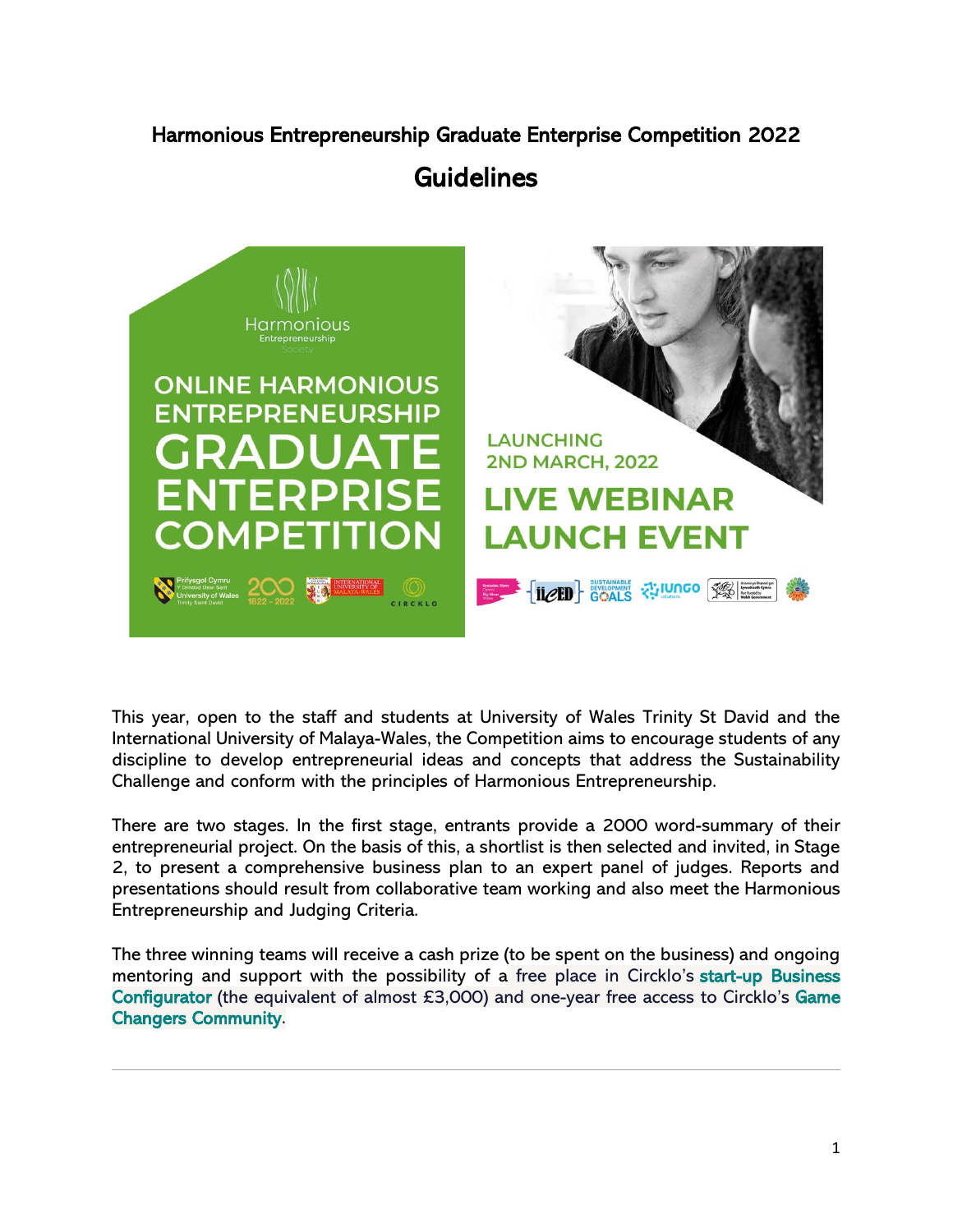#### Guidelines 2022

The competition will be advertised online on the websites of the Harmonious Entrepreneurship Society, the University of Wales Trinity Saint David and the University of Malaya-Wales and launched at online full day event on 2<sup>nd</sup> March 2022, supported by the UWTSD Tourism & Events Faculty.

Finalists will compete for first prize of £2,000, a second prize of £1,000, and a third prize of £500. In addition to the financial prizes, the judges will provide feedback to all competitors, and mentorship and funding advice to those who reach the final. The most promising business ideas, those which have their roots deeply embedded in the principles of the circular economy and sustainability – especially those which use digital technologies to improve and enhance a truly harmonious entrepreneurial spirit – will be offered membership of Circklo's exclusive "Game Changers" community. Where applicable and suitable, the start-up with the highest potential for impact and growth will be offered a free place in Circklo's Start-up Business Configurator (the equivalent of almost £3,000).



#### Stage one: submission of a Business Idea

#### **Entrants**

- 1. You may enter the competition as a team of at least 3 people and no more than 6 of which up to two may be members of the staff of the parent university assuming there are 4 students in the team. It is intended that the staff members should act as advisers/mentors.
- 2. Student members should be registered undergraduates of the parent university and teams comprising of more than one discipline are encouraged.
- 3. It is the responsibility of the entrant/s to ensure that the content of their Business Idea and Plan is not subject to any rights or permissions from any other third party.
- 4. The idea should originate from the student members of the team, not the staff members.
- 5. Entrants may submit only one entry per competition year.
- 6. Participation in this competition should not be prioritised over existing academic commitments.

#### Entries

1. Deadline for entry is  $7<sup>th</sup>$  March 2022.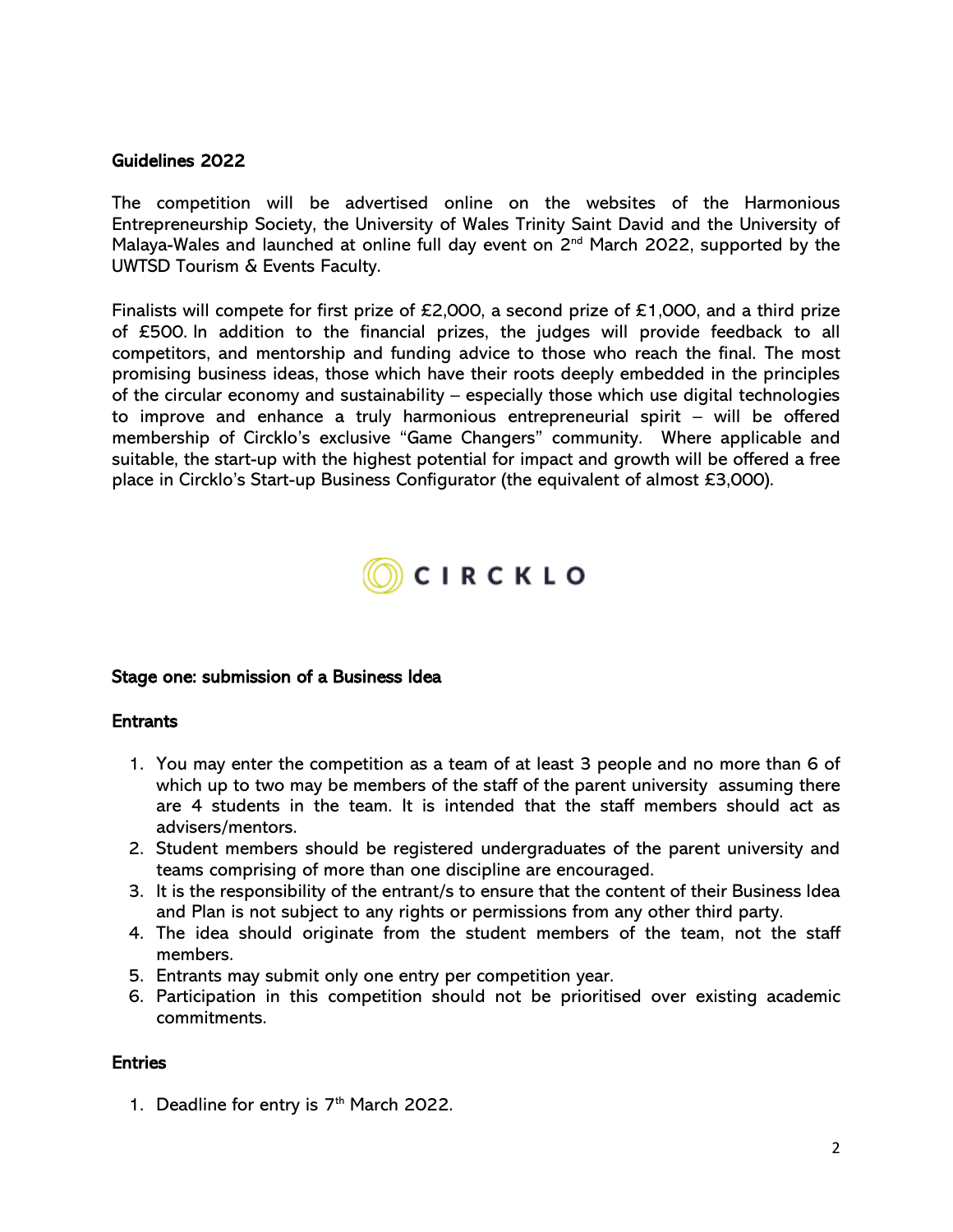- 2. Each proposal must be lawful and the original work of the entrant/s.
- 3. All proposals will be treated per the attached statement of ethics.
- 4. To register your team in the competition please notify the HES society by email info@harmonious-entrepreneurship.org, stating the team's name, names of team members with university emails supplied and current study progamme and year of study, including any supporting team staff members' names and email addresses. Please specify one team lead for email communications, who will submit the documents for online submission, and receive the registration confirmation email and submission confirmations.
- 5. The deadline for the first phase Business Idea submissions is 12pm UK 9pm MYT on 27<sup>th</sup> March 2022.
- 6. It should comprise a short, written proposal that
	- Describes the idea.
	- Shows how it meets with the Harmonious Entrepreneurship Criteria
	- Explains how the idea is original or an improvement on existing solutions
	- Considers how the idea will be implemented, identifies any problems likely to be encountered and explains how will these be overcome?
	- Demonstrates how the team has the knowledge/skills to make the idea work
- 7. The teams should take the necessary precautions to protect their intellectual property and should not give away the operational details of any innovation involved. Proprietary ownership of the idea will be ascribed to the team who should ensure it does not infringe any existing intellectual property protection rights.
- 8. Stage one entrants will be notified the lead team member email as to whether or not their Business Idea has been successful by  $1<sup>st</sup>$  April 2022.

# Stage two: Business planning

- 1. The successful entrants will be required to produce
	- a written report of circa 2000 words and
	- an oral presentation lasting 30 minutes, including Questions
- 2. The report should include:
- An Executive Summary. A one-page synopsis of the business plan
- A report that includes:
	- o Details of the team their experience and skills, their roles, etc.
	- $\circ$  The business proposition *its name/legal status, brief description*
	- $\circ$  The Idea what is it, why it is different, if it is an invention who owns the intellectual property, etc.
	- $\circ$  Its competitive advantage who will buy it and how it will make money
	- $\circ$  How it addresses the sustainability challenge- which SDGs will it address?
- A reflection on what has been learned for example, about working in teams, idea generation, the sustainability challenge, harmonious entrepreneurship, business planning, etc.
- 3. The oral presentation should be on the Business Plan/Proposition. It can take whatever format the team decides upon but it should
	- Be clear, concise and comprehensive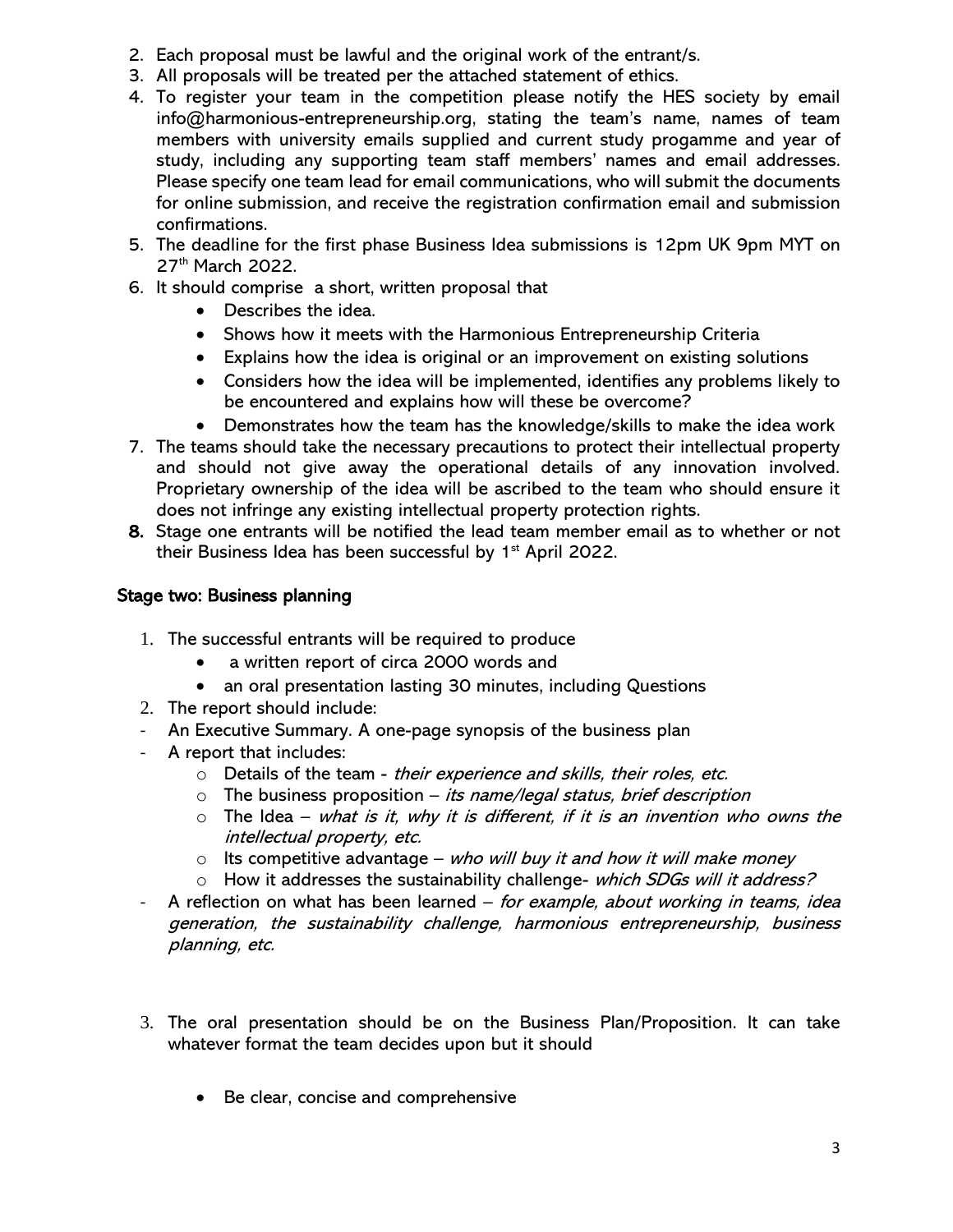- Identify the problem to be solved and show how the proposed solution will address it
- Demonstrate *compelling* stakeholder benefits to a *clearly defined* target market
- Explain the business model and show how the venture will produce a triple bottom line of Profit, People and Planet
- Be based on realistic financials (N.B. At this stage it does not have to be viable) - demonstrate an understanding of the associated costs and indicative profit margins
- Explain what funding is needed and how it will be repaid
- **4.** Entrants should use available online resources to guide them in the creation of their business plan and be encouraged to include any images that help bring proposals to life.
- **5.** All Business Plan submissions must relate to the Business Idea proposed in round one of the competition.
- 6. The Oral presentations will take place between 25<sup>th</sup> and 27<sup>th</sup> May 2022
- *7.* Entrants will be notified whether or not they are a competition prize-winner by email, sent to the nominated team communication lead – as identified at team registration.
- **8.** An online Award Ceremony will take place in the morning GMT/evening MLT of 9<sup>th</sup> June 2022

# Post-competition

- 1. To receive their prize money, winners will be expected to provide details of a business bank account, either in the UK or internationally. If this is not immediately possible then a partial payment may be made to the personal bank account of the Team Leader, with the balance to be paid when a business account becomes available. This part payment will be at the discretion of the organisers.
- 2. After three months from the date of the award, the winning teams will be expected to write a short report showing how the funding was used and how the project has progressed.
- 3. The organisers will also announce the prize-winners on their websites and in the media. Organisations officially supporting the competition may also engage in promoting the competition outcomes.
- 4. The staff members may continue as advisors/mentors, subject to negotiation with the founders.
- 5. The winning teams will be at liberty to enter into discussions with members of the Judging Panel with respect to opportunities for funding, mentoring or business introductions.

### Further Considerations

- 1. The Competition is intended to be an annual online competition, open to both undergraduate and postgraduate students, lecturers, tutors and university staff.
- 2. The Judging Panel is chosen at the discretion of the Competition organisers